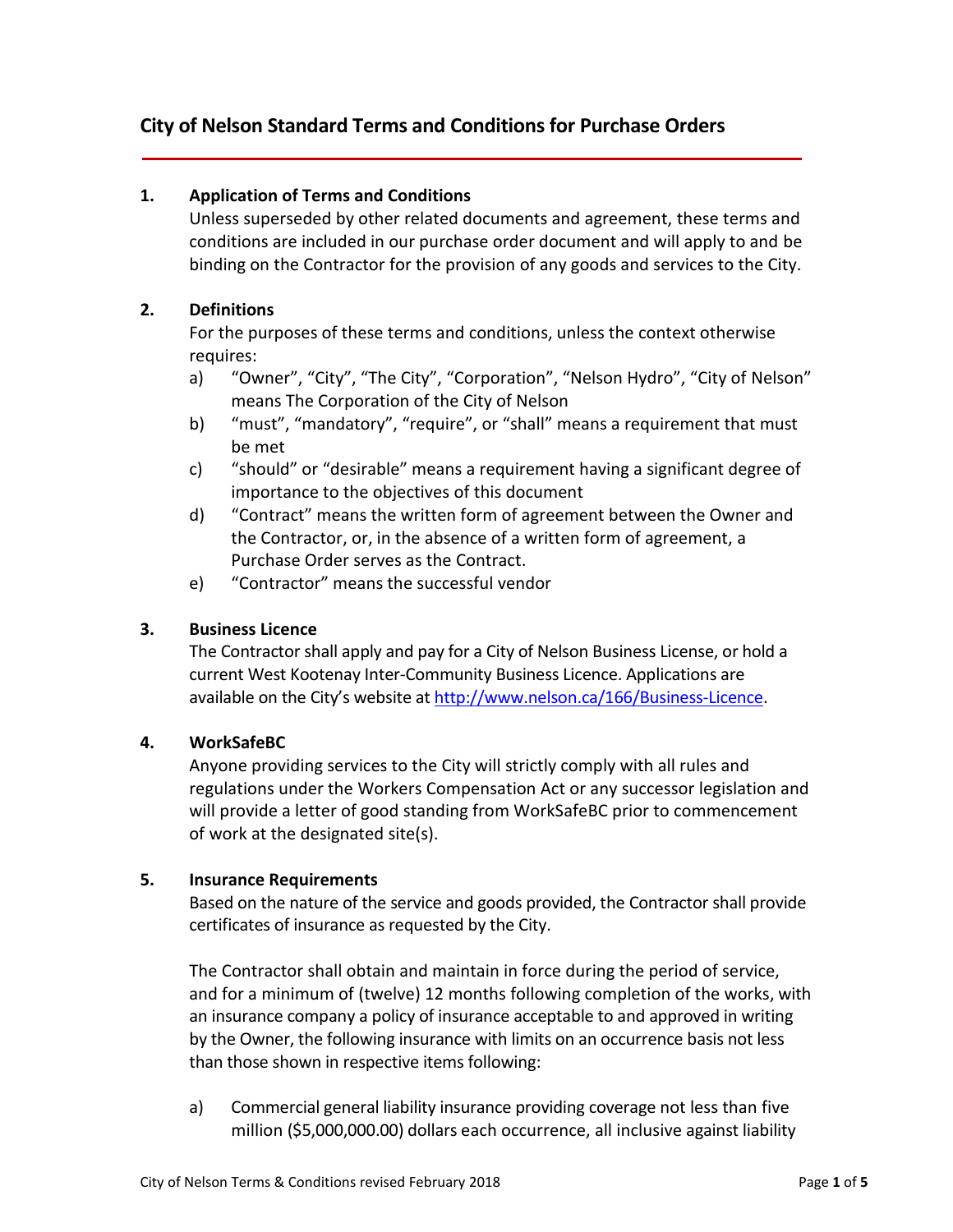for bodily injury, death, or property damage on an occurrence basis and Completed Operations Liability coverage not less than five million (\$5,000,000.00) dollars each occurrence inclusive against liability for bodily injury, death and/or damage to property of others arising out of the existence of any condition in the completed work on any installation or repair operations during the period of one year next ensuing after acceptance of the completed work by the Owner.

- b) Automobile liability insurance for standard non-owned, hired vehicles, and leased vehicles providing coverage not less than five million (\$5,000,000.00) dollars each occurrence, all-inclusive against liability for bodily injury, death or property damage on an occurrence basis.
- c) Automobile insurance for public liability and property damage providing coverage not less than five million (\$5,000,000.00) dollars each occurrence, all-inclusive on owned vehicles.
- d) Other insurance liability coverages may be applicable depending on the nature of the services to be provided, which will be assessed on a case by case basis by the City prior to PO issuance.
- e) Notwithstanding anything contained elsewhere herein, it is understood and agreed that the Owner shall not be liable for any loss or damage to Contractor's equipment including loss of use thereof.
- f) The deductible or reimbursement for any policy required under this section shall not exceed five thousand dollars (\$5,000.00) per claim. The Contractor and/or his subcontractors, as may be applicable, shall be responsible for any deductible amounts.
- g) The "**Corporation of the City of Nelson**" shall be named as the additional insured in the commercial general liability policy. It is the responsibility of the Contractor to ensure that each sub-contractor complies with the same insurance conditions as the Contractor, with the exception of course of construction and boiler and machinery insurance. Each policy shall provide that no cancellation or material change in the policy shall become effective until after thirty (30) days notice of such cancellation or change shall have been given to the Owner by registered mail, and the Contractor will upon demand of the Owner deliver over to the Owner all such policy or policies of insurance and the receipt for payment of premium thereon; and should the Contractor neglect so to obtain and/or maintain in force any such insurance as aforesaid or delivery such policy or policies and receipts to the Owner, then it shall be lawful for the Owner to obtain and/or maintain such insurance, and the Contractor hereby appoints the Owner his true and lawful attorney to do all things necessary for this purpose. All monies expended by the Owner for insurance premiums under the provisions of this clause shall be charged to the Contractor.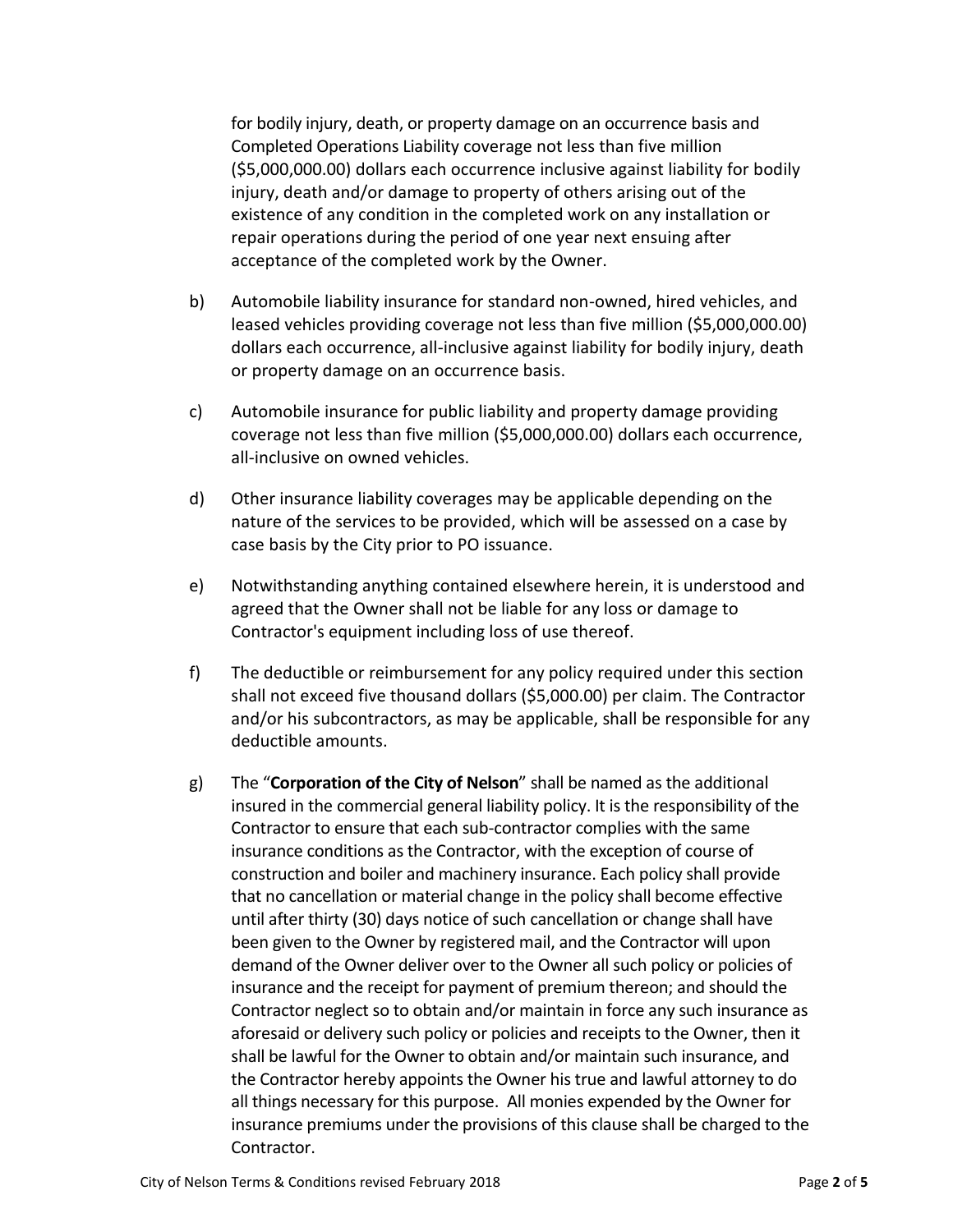| Those providing consulting services must have errors and<br>omissions Insurance. The Contractor providing these<br>services shall, at the Contractor's expense, establish and<br>maintain errors and omissions insurance to the following<br>minimum requirements: | <b>MINIMUM</b><br><b>INSURANCE</b> |
|--------------------------------------------------------------------------------------------------------------------------------------------------------------------------------------------------------------------------------------------------------------------|------------------------------------|
| Consulting services for projects<br>not exceeding \$500,000 in value                                                                                                                                                                                               | \$500,000.00                       |
| Consulting services for projects<br>between \$500,000 and \$1 million in value                                                                                                                                                                                     | \$1,000,000.00                     |
| Consulting services for projects<br>exceeding \$1 million in value                                                                                                                                                                                                 | \$2,000,000.00                     |

The maximum deductible in all categories shall be \$50,000.00

The Contractor's professional errors and omissions insurance shall remain in force for the life of the project and for twelve (12) months after Owner with prior notice of changes and cancellations:

"The Insurer of the insured Contractor shall provide written notice to be delivered by hand, or sent by registered mail to the Owner at least thirty (30) days in advance of the activation date of any proposed cancellation, change or amendment restricting coverage under this policy."

# **6. Indemnification of Corporation**

The Contractor releases, indemnifies and saves harmless the Owner and its elected officials, officers, employees, contractors, solicitors, assigns and agents from and against all claims, demands, actions, proceedings, suits, loss, damage, costs (including legal costs), fines, penalties, charges and expenses (in this section collectively "Claims") which the Owner may incur, suffer or be put to arising out of or in connection with this Contract or acts or omissions of the Contractor under this Contract, including:

- a) those arising out of or in connection with any loss or damage to persons (including bodily injury and death) or property as a result of or in connection with, directly or indirectly, this Contract,
- b) economic loss,
- c) those arising from a breach by the Contractor of any of its agreements, representations, warranties or covenants set forth in this Contract,

provided, however, that this obligation to indemnify the Owner shall not apply to Claims to the extent, if any, to which they may arise from the wrongful or negligent act or failure to act of the Owner or from any Owner breach of this Contract. Without limitation, the Contractor shall promptly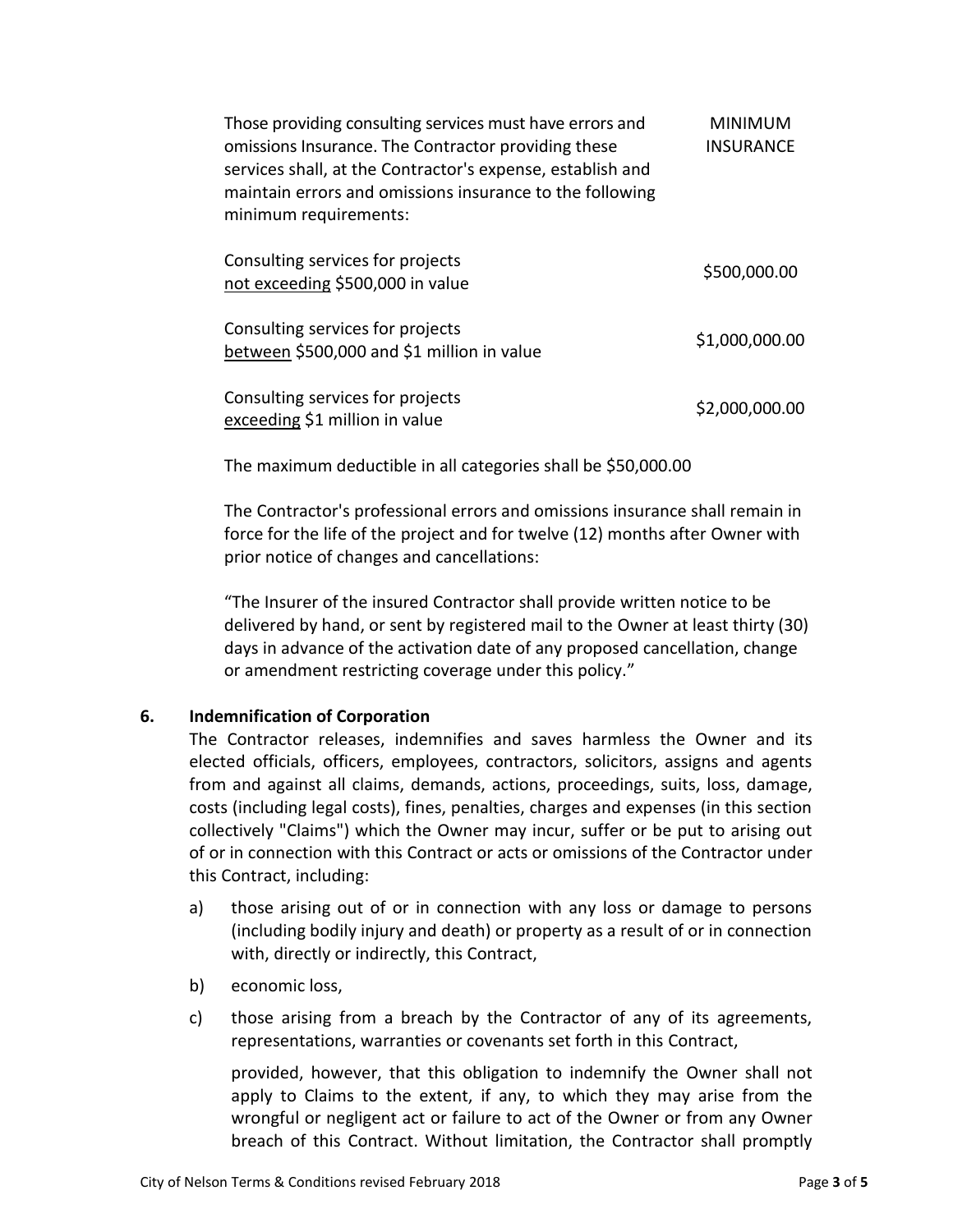pay the Owner in respect of any Claims recoverable by a third party from the Owner or the property of the Owner.

# **7. Confidentiality, Ownership and Use of Documents and Materials**

- a) The Owner is subject to the British Columbia Freedom of Information and Protection of Privacy Act. Subject to Sections 12 through 22 inclusive of the Act, any reports and or documents produced by or on behalf of the Owner are subject to public review under the Act.
- b) The Contractor shall keep confidential for an unlimited period of time all communications, plans, specifications, reports or other information used in connection with the project except those requiring disclosure by operation Owner.
- c) The Contractor shall, by employing written agreements, bind all employees, sub-consultants and agents to the obligations required by this Article.
- d) The Contractor agrees that all studies, reports, software, drawings, plans, models, designs, photographs, specifications, tender documents and other materials prepared or developed by or on behalf of the Contractor which are employed in connection with the project are, and shall remain the property of the Owner. The Owner reserves the ownership and all copyright, patent and trademark rights therein and in the work executed there from, all of which may only be used by the Contractor with the prior written Contract of the Owner.
- e) All concepts, methods, products or processes produced by or resulting from the services rendered by the Contractor in connection with the project or which are otherwise developed or first reduced to practice by the Contractor in the performance of the services, and which are patentable, capable of trademark or otherwise, are and shall remain the property of the Owner, and the Contractor shall not use, infringe upon or appropriate such concepts, products or processes without the prior written agreement of the Owner.

### **8. Dispute**

The Contractor acknowledges that it has complied, and will continue to comply during the performance of this purchase order, with the provisions of all applicable third party contracts and all applicable laws in accepting this purchase order.

The laws of British Columbia govern this agreement, the courts of British Columbia have exclusive jurisdiction over any disputes under it, and all provisions of the International Sale of Goods Act (BC) are specially excluded.